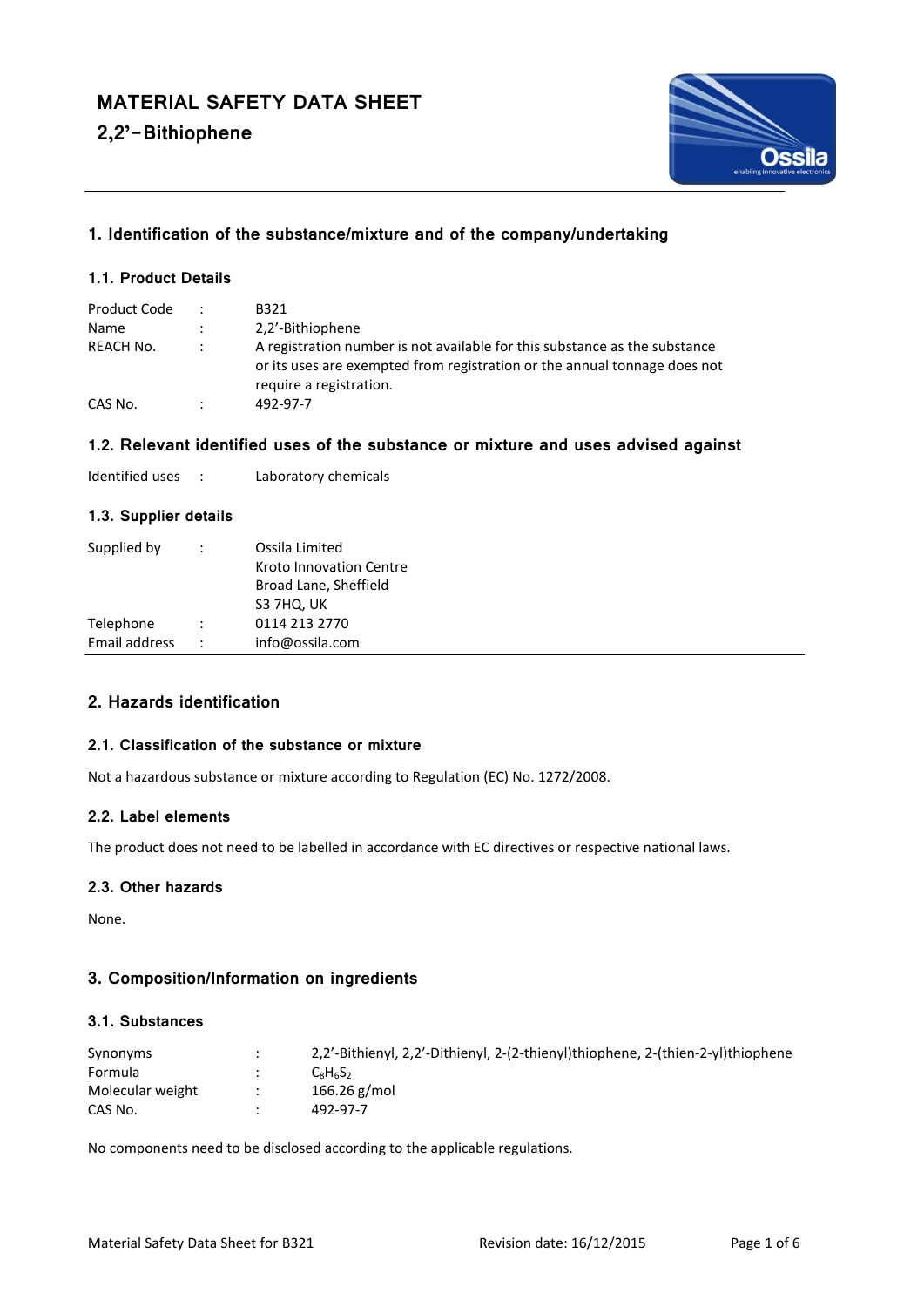# **4. First aid measures**

## **4.1. Description of first aid measures**

### **After Inhalation**

If inhaled, remove to fresh air. If not breathing give artificial respiration. Call a physician.

### **After skin contact**

In case of skin contact, wash with soap and flush with copious amounts of water for at least 15 minutes. Remove contaminated clothing and shoes. Call a physician.

### **After eye contact**

In case of contact with eyes, flush with copious amounts of water for at least 15 minutes. Assure adequate flushing by separating the eyelids with fingers. Call a physician.

## **After Ingestion**

If swallowed, wash out mouth with water. Call a physician.

## **4.2. Most important symptoms and effects, both acute and delayed**

The most important known symptoms and effects are described in section 11.

## **4.3. Indication of any immediate medical attention and special treatment needed**

No data available.

# **5. Fire fighting**

## **5.1. Extinguishing media**

**Suitable extinguishing media**: Dry chemical, alcohol-resistant foam, carbon dioxide or water spray. Consult with local fire authorities before attempting large scale fire fighting operations.

## **5.2. Special hazards arising from the substance of mixture**

**Hazardous combustion products:** Carbon oxides, sulfur oxides.

## **5.3. Advice for firefighters**

Wear a self-contained breathing apparatus in pressure-demand, MSHA/NIOSH (approved or equivalent), and full protective gear. During a fire, irritating and highly toxic gases and vapours may be generated by thermal decomposition.

## **6. Accidental release measures**

## **6.1. Personal precautions, protective equipment and emergency procedures**

Wear personal protective equipment (section 8). Avoid dust formation. Ensure room is well ventilated. Remove all sources of ignition.

## **6.2. Environmental precautions**

Do not let product enter drains.

## **6.3. Containment and cleaning:**

Contain and clean up spill if safe to do so using an electrically protected vacuum cleaner or by wet-brushing. Dispose of dry waste in closed container for proper disposal according to local regulations.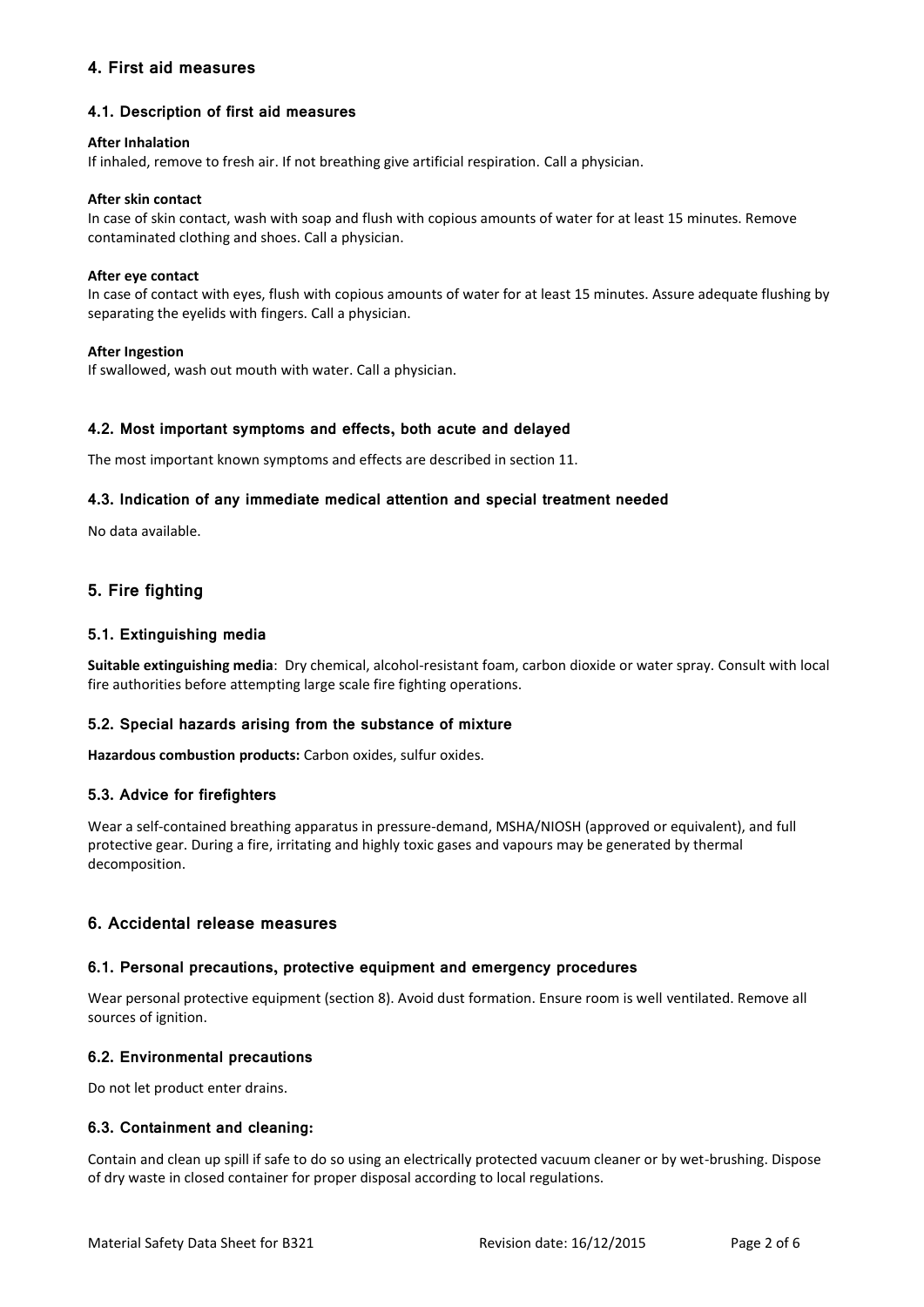# **7. Handling and storage**

## **7.1. Precautions for safe handling**

Avoid formation of dust, mist, aerosol or vapour. Keep away from sources of ignition and avoid the build up of electrostatic charge. Provide exhaust ventilation in places where dust is formed.

## **7.2. Conditions for safe storage, including any incompatibilities**

Store in a cool, dry and well-ventilated place inside of a tightly sealed container. Reseal containers that have been opened and keep upright to prevent leakage.

## **7.3. Specific end uses**

Use in laboratories.

## **8. Exposure controls / Personal protection**

## **8.1. Control parameters**

## **Components with workplace control parameters**

Contains no substances with occupational exposure limit values.

#### **Biological occupational exposure limits**

This product does not contain any hazardous materials with biological limits.

## **8.2. Exposure controls**

#### **Engineering measures**

Handle in accordance with good industrial engineering/laboratory practices for hygiene and safety. Ensure eyewash stations and safety showers are close to the laboratory workstation. Ensure good general ventilation is present when handling the product.

## **Personal protective equipment**

**Eyes:** Wear safety glasses with side-shields conforming to appropriate government standards such as NOISH (US) or EN166 (EU).

**Skin**: Handle with appropriate gloves and use proper glove removal technique to avoid skin contact. Dispose of gloves in accordance with applicable laws. Wash and dry hands.

The selected protective gloves have to satisfy the specifications of EU Directive 89/686/EEC and the standard EN 374 derived from it.

**Clothing:** Wear complete suit protecting against chemicals; the type of equipment should be appropriate for the concentration and amount of dangerous substance used.

**Respirators:** A respiratory protection program that meets OSHA's 29 CFR §1910.134 and ANSI Z88.2 requirements or European standard EN 149 must be followed whenever workplace conditions warrant a respirator's use.

#### **General hygiene measures**

Wash thoroughly after handling. Wash contaminated clothing before reuse.

# **9. Physical and chemical properties**

## **9.1. Information on basic physical and chemical properties**

| Appearance      | Clear, yellow liquid |
|-----------------|----------------------|
| Odour           | No data available    |
| Odour threshold | No data available    |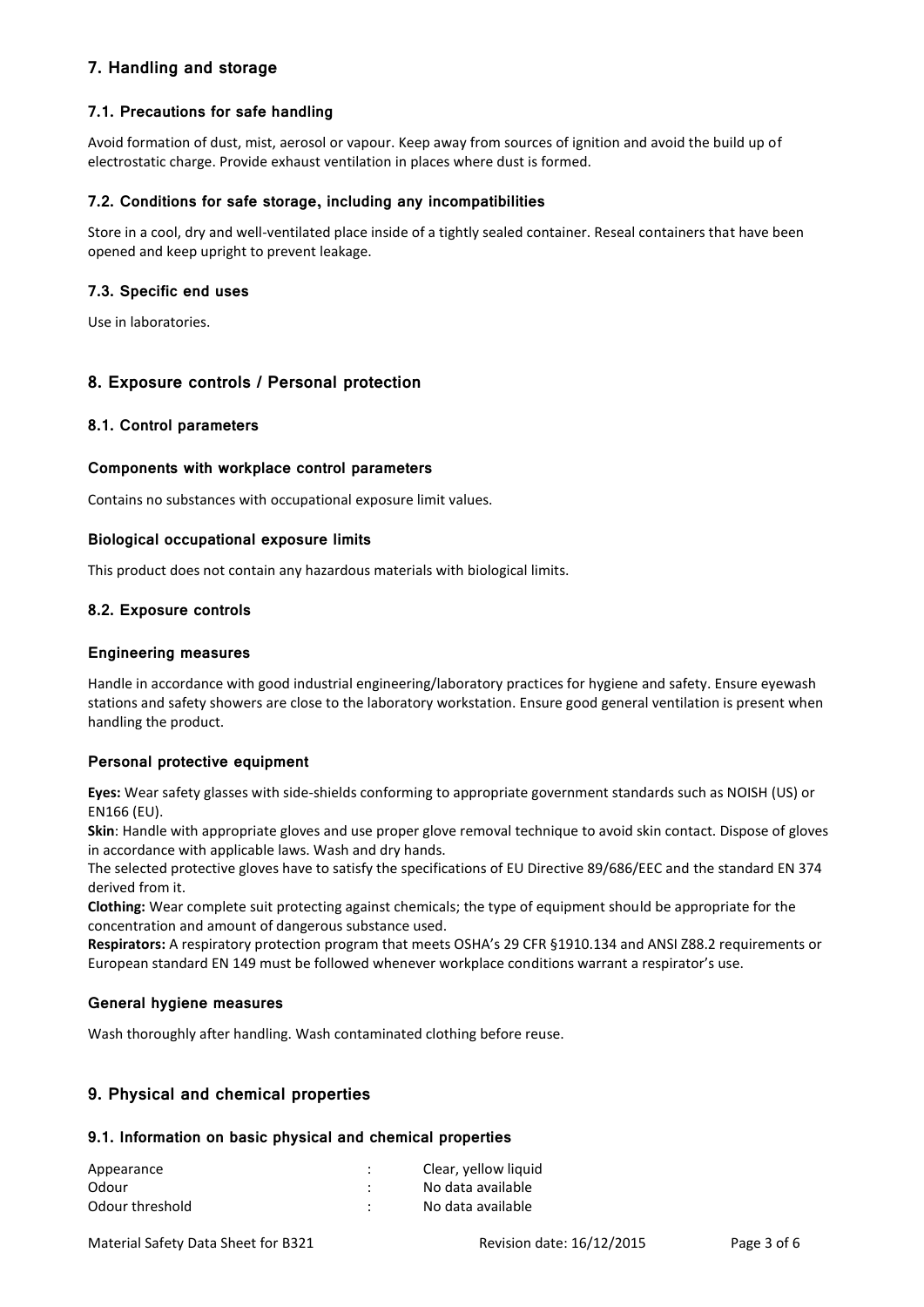|   | No data available   |
|---|---------------------|
|   | 32-33 °C (lit.)     |
|   | 260 °C (lit.)       |
|   | 110 °C (closed cup) |
|   | No data available   |
| ٠ | No data available   |
| ٠ | No data available   |
|   | No data available   |
|   | No data available   |
|   | No data available   |
|   | No data available   |
|   | No data available   |
|   | No data available   |
|   | No data available   |
| : | No data available   |
|   | No data available   |
|   | No data available   |
|   |                     |

## **9.2. Other safety information**

No data available.

# **10. Stability and reactivity**

## **10.1 Reactivity**

No data available.

## **10.2. Chemical stability**

Stable under normal temperatures and pressures under recommended storage conditions.

## **10.3. Possibility of hazardous reactions**

No data available.

## **10.4. Conditions to avoid**

Excess exposure to heat and light.

## **10.5. Incompatible materials**

Strong oxidising agents.

## **10.6. Hazardous decomposition products**

No known hazardous decomposition products.

# **11. Toxicological information**

## **11.1. Information on toxicological effects**

#### **Acute toxicity**

No data available. **Skin corrosion/irritation** No data available. **Serious eye damage/eye irritation** No data available. **Respiratory or skin sensitization** No data available. **Germ cell mutagenicity**

Material Safety Data Sheet for B321 Revision date: 16/12/2015 Page 4 of 6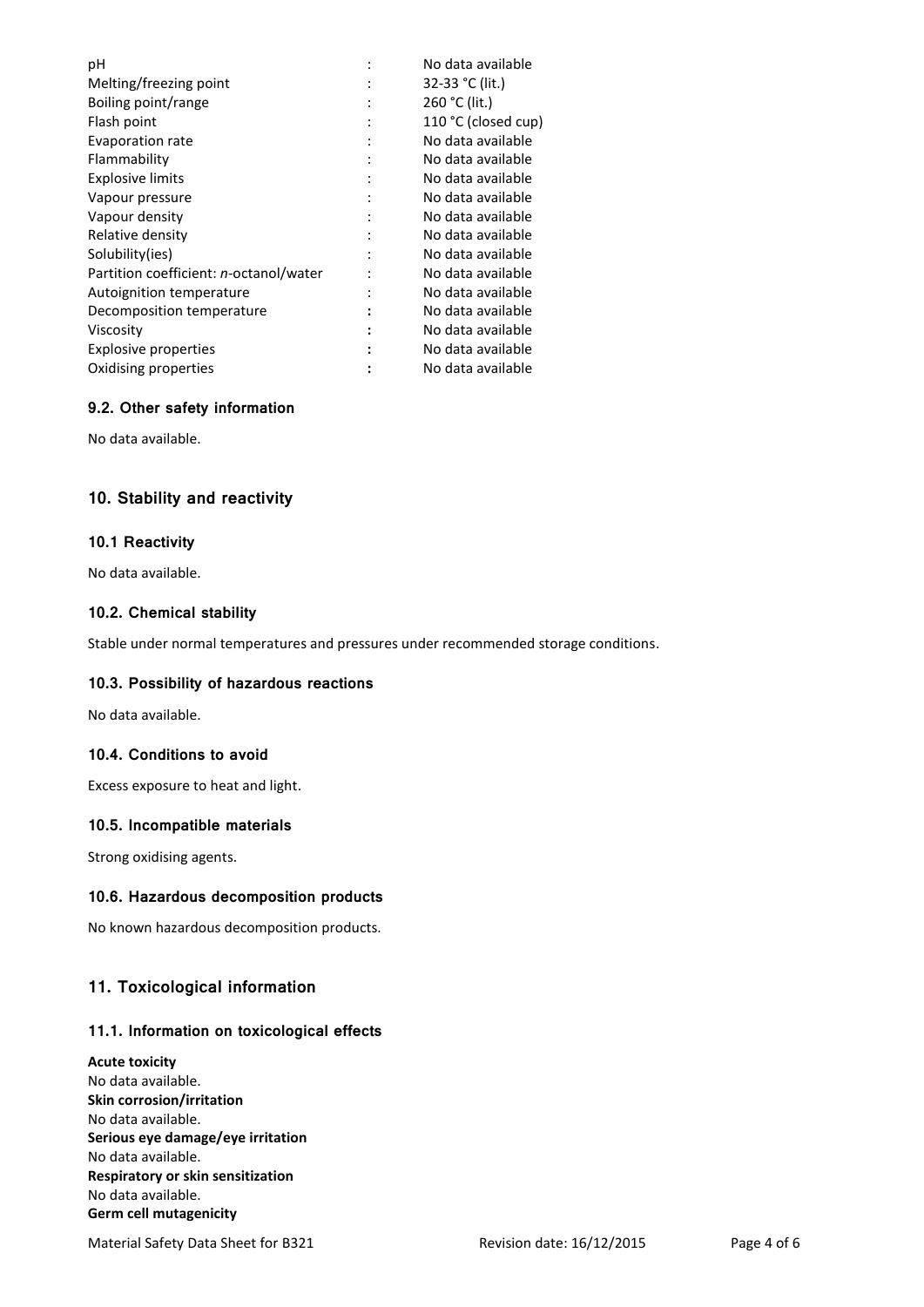No data available. **Carcinogenicity** No data available. **Reproductive toxicity** No data available. **Specific target organ toxicity - single exposure** No data available. **Specific target organ toxicity - repeated exposure** No data available. **Aspiration hazard** No data available. **Routes of exposure** Eye contact, ingestion, inhalation, skin contact. **Signs and Symptoms of Exposure** No data available.

To the best of our knowledge, the chemical, physical, and toxicological properties have not been thoroughly investigated.

# **12. Ecological information**

## **12.1. Toxicity**

No data available.

## **12.2. Persistence and degradability**

No data available.

## **12.3. Bioaccumulative potential**

No data available.

## **12.4. Mobility in soil**

No data available.

## **12.5. Results of PBT and vPvB assessment**

PBT/vPvB assessment not available as chemical safety assessment not required/not conducted.

## **12.6. Other adverse effects**

No data available.

## **13. Disposal**

## **13.1. Waste treatment methods**

#### **Product**

Burn in a chemical incinerator equipped with an afterburner and scrubber. Observe all federal, state and local environmental regulations and directives on waste and hazardous waste. Offer surplus material to a licensed professional waste disposal professional.

## **Contaminated packaging**

Dispose of as unused product.

## **14. Transport**

Non-hazardous for road, air and sea transport.

Material Safety Data Sheet for B321 Revision date: 16/12/2015 Page 5 of 6